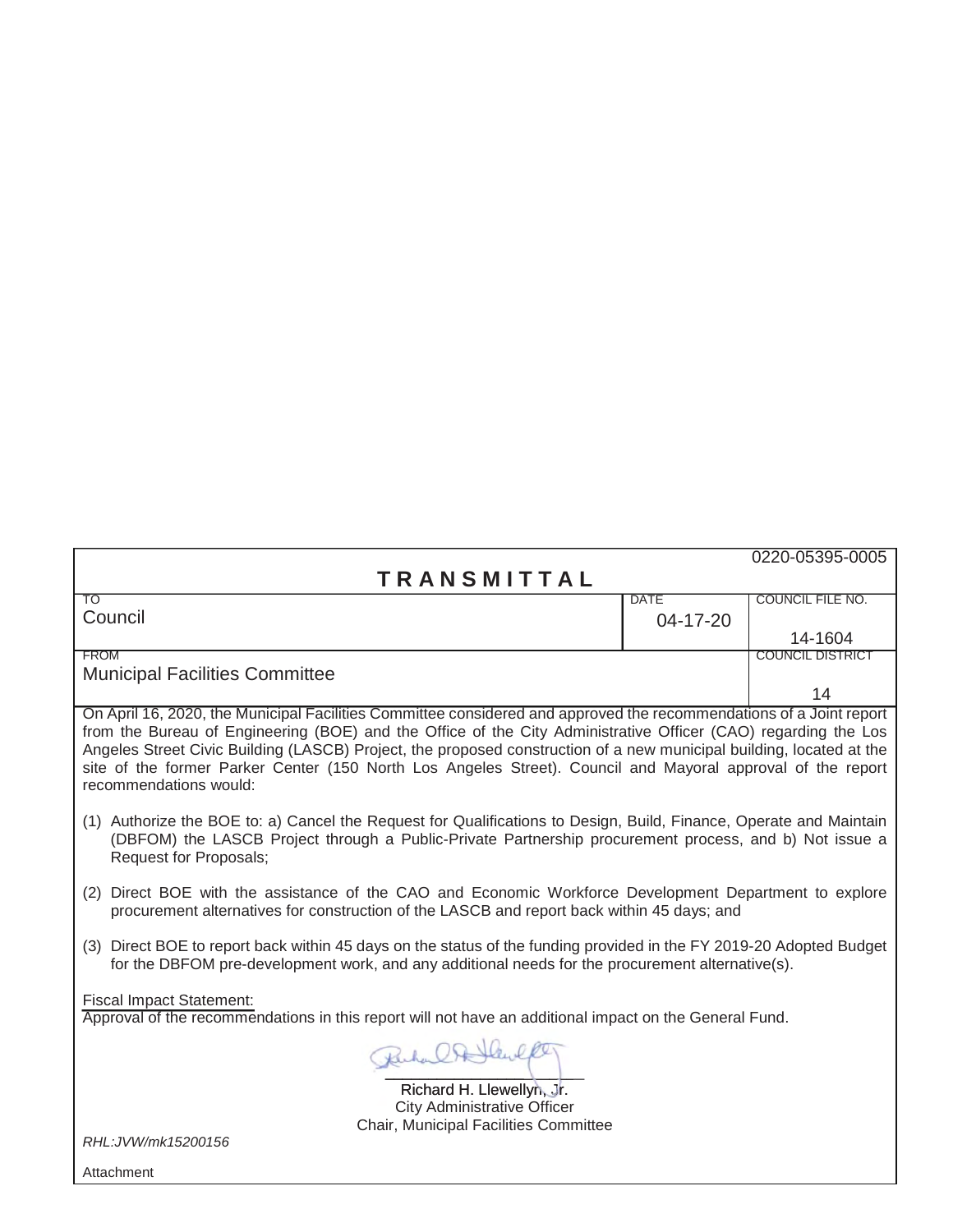#### **CITY OF LOS ANGELES**  INTER-DEPARTMENTAL CORRESPONDENCE

| Date: | March 18, 2020 |  |  |  |
|-------|----------------|--|--|--|
|-------|----------------|--|--|--|

To: Municipal Facilities Committee

From: Gary Lee Moore, PE Aany Lee Moore City Engineer Municipal Facilities Committee<br>Gary Lee Moore, PE Aany Lee Moore<br>City Engineer<br>Richard H. Llewellyn Jr. Keelaal PON Clevel

City Administrative Officer

Subject: **LOS ANGELES STREET CIVIC BUILDING PROJECT -APPROVAL TO CANCEL THE DESIGN BUILD FINANCE OPERATE AND MAINTAIN PROCUREMENT PROCESS AND EXPLORE PROCUREMENT ALTERNATIVES** 

## **RECOMMENDATIONS:**

- 1. Authorize the Bureau of Engineering ("BOE") to (a) cancel the Request for Qualifications ("RFQ") to Design, Build, Finance, Operate and Maintain ("DBFOM") the Los Angeles Street Civic Building ("LASCB") project through a Public-Private Partnership ("P3") procurement process and partnership agreement (the "P3 LASCB Project") and (b) not issue a Request for Proposals ("RFP") for the P3 LASCB Project.
- 2. Direct BOE, with the assistance of the Office of the City Administrative Officer ("CAO") and Economic Workforce Development Department ("EWDD"), to (a) explore procurement alternatives to build the **LASCB,**  and (b) report back within 45 days with a report on procurement **alternatives.**
- **3. Direct BOE to report back within 45 days** on **the status of the funding provided in Adopted FY 2019-20 Budget for the DBFOM predevelopment work, and on any additional needs for the recommended procurement alternative(s).**

### **PROJECT STATUS:**

The City intends to use its site at 150 North Los Angeles Street as the location for a new municipal building. The City Council, at its meeting on March 24, 2017, certified the Final Environmental Impact Report ("FEIR") for the LASCB project (C.F. 14-1604). Alternative 83 from the FEIR was the Preferred Project and featured the construction of an approximately 27 story high rise building complex with a gross area of approximately 753,740 square feet. The maximum height of the building was approximately 450 feet and the facility would have underground parking for approximately 1,173 vehicles. The former Parker Center demolition Statement of Completion was issued on February 6, 2020.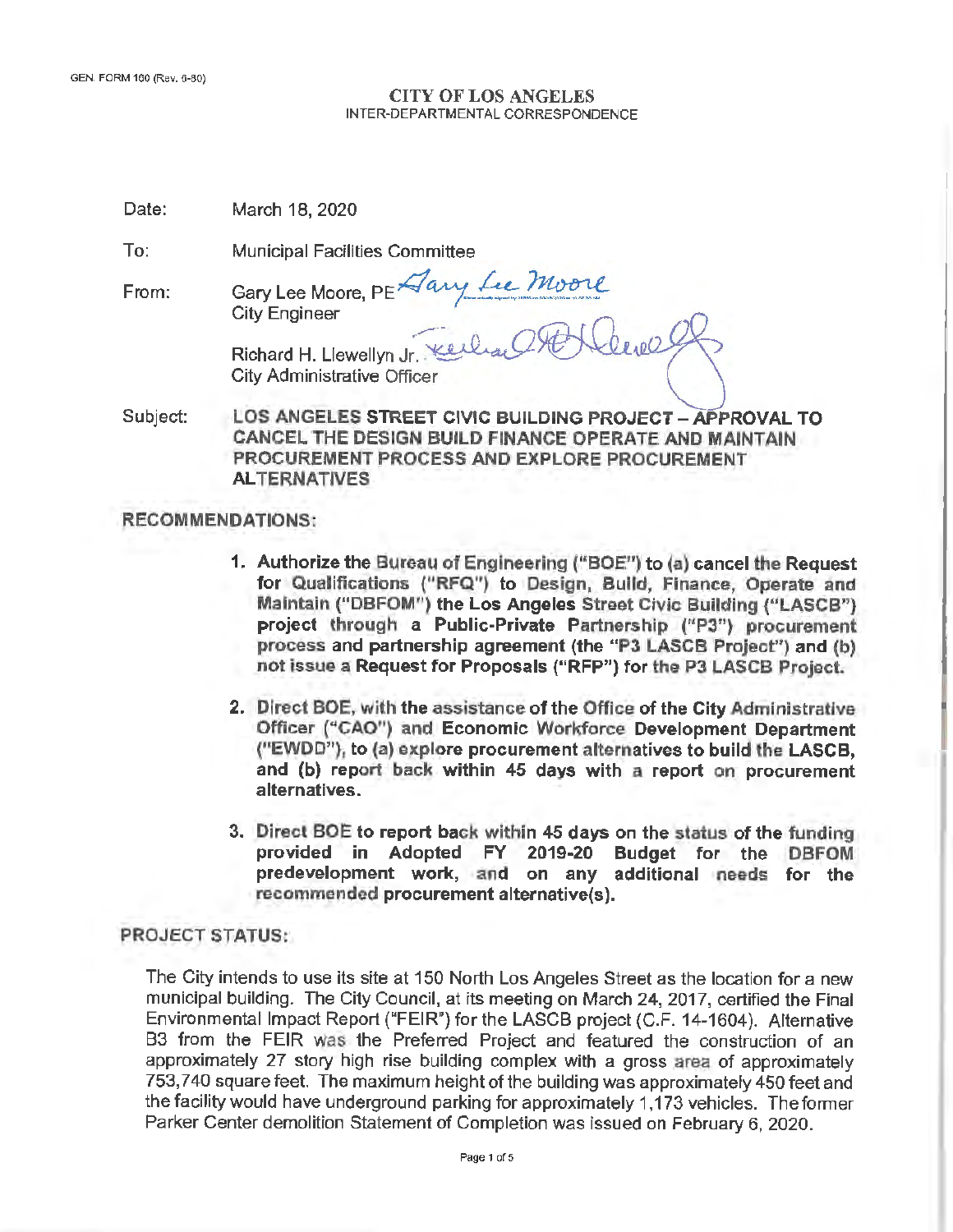The DBFOM (C.F. 14-1604) method of project delivery was approved by the City Council on July 3, 2018. Since that time, a working group of City staff from various stakeholder departments, including the Mayor's Office, Office of the City Administrative Officer ("CAO"), Office of the Chief Legislative Analyst ("CLA"), City Attorney ("CA"), Department of General Services ("GSD"), BOE and others have worked with several City consultants to prepare the necessary pre-procurement documents for the P3 LASCB Project.

On March 21, 2019, the Municipal Facilities Committee ("MFC") authorized BOE *to* issue an RFQ and select and certify a short-list of qualified Respondents to proceed to an RFP phase of the DBFOM procurement process. On March 29, 2019, the Board of Public Works authorized the City Engineer to issue and advertise the RFQ in local publications and to professional organizations, as well as in the City's Los Angeles Business Assistance Virtual Network (BAVN). The RFQ was released on April 1, 2019.

Five project teams submitted their statements of qualifications ("SOQ") packages by the due date of May 28, 2019. The SQQ package evaluation and review was conducted by evaluation committees for responsiveness, design and construction, finance, and operation and maintenance. The Selection Recommendation Panel ("SRP") conducted workshops to evaluate strengths and weaknesses and scoring in accordance with the criteria established in the RFQ. The review and evaluation process ran from June through August 2019.

On August 29, 2019, the City publicly announced the following recommended short-list of eligible proposers, subject to consideration and approval by the Board of Public Works.

| <b>DTLA Civic Partners</b>                | LAC3 Partners                            | Plenary Collaborative Los Angeles  |
|-------------------------------------------|------------------------------------------|------------------------------------|
| <b>Equity Members</b>                     | Equity Members                           | Equity Member                      |
| Meridiam DTLA Civic, LLC                  | Macquarie Financial Holdings Pty Limited | Plenary Group USA Concessions Ltd. |
| Edgemoor Infrastructure & Real Estate LLC | JLC Infrastructure Fund I L.P.           |                                    |
| Lead Contractors                          | Lead Contractor                          | <b>Lead Contractor</b>             |
| Clark Construction Group - California, LP | Hensel Phelps Construction Co.           | Webcor Construction L.P.           |
| Lead Designer                             | Lead Designer                            | Lead Designers                     |
| Skidmore, Owings & Merrill LLP            | <b>Morphosis Architects</b>              | SmithGroup                         |
|                                           |                                          | Renzo Piano Building Workshop      |
| Lead O&M Provider                         | Lead O&M Provider                        | Lead O&M Provider                  |
| <b>ENGIE Services Inc.</b>                | Honewwell International Inc.             | Johnson Controls, Inc.             |

# **DBFOM PROCUREMENT BUDGET AND COST IMPACTS:**

During the preparation of the DBFOM RFP, it became apparent that the P3 LASCB Project may no longer be in the best interest of the City. This can be attributed to five factors: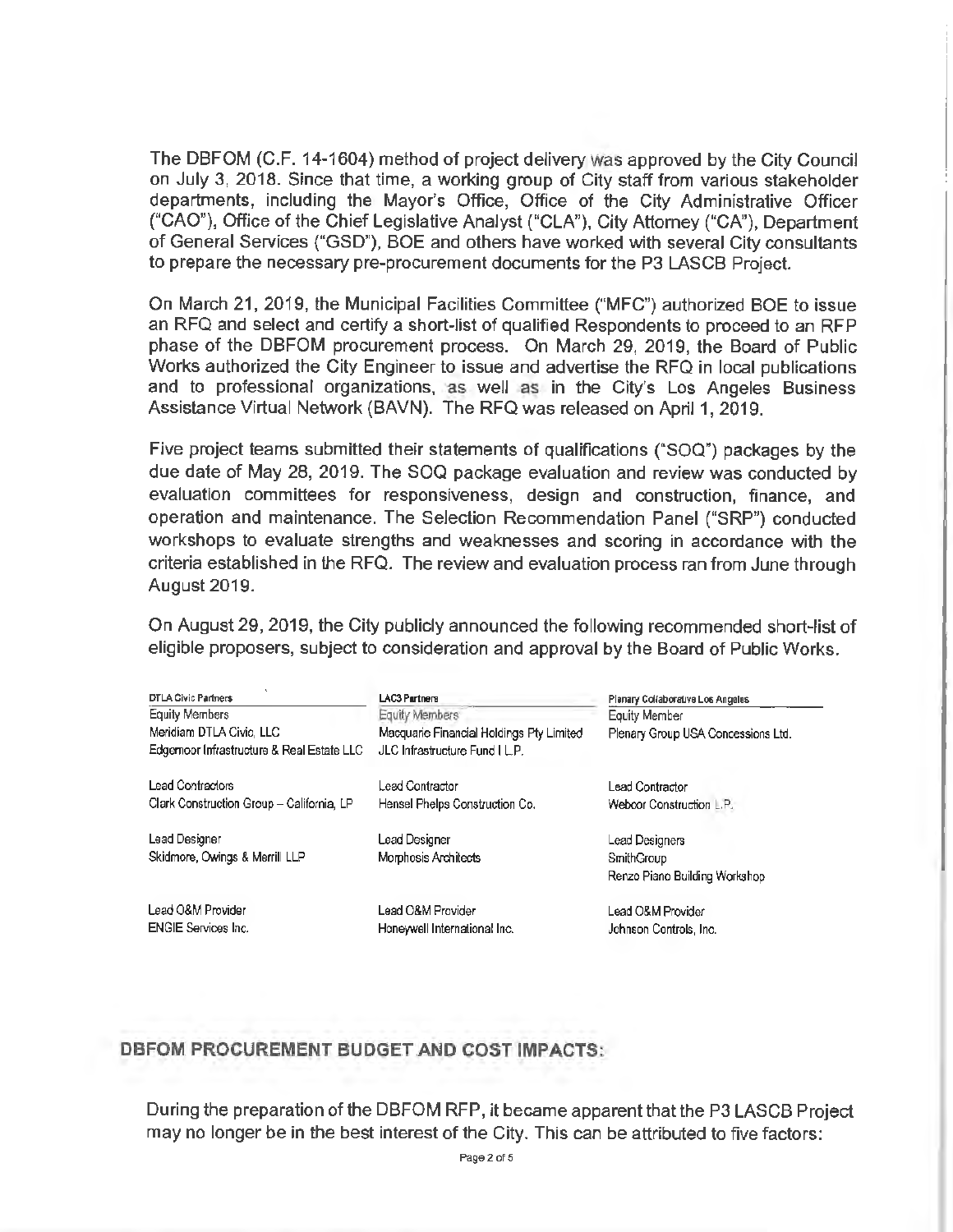- 1. The estimated capital cost increase for the P3 LASCB Project;
- 2. The estimated operations and maintenance cost increase for the P3 LASCB Project;
- 3. The reduction of the estimated offsets from selling another City asset;
- 4. The lack of savings that might have resulted from terminating a City office lease; and
- 5. The City's other critical fiscal priorities.

We, therefore, recommend the cancellation of the current procurement process.

The most recent analysis of the P3 LASCB Project's estimated capital, operations and maintenance cost is higher than was originally projected for a DBFOM project delivery approach. A comparison of the 2018 cost analysis and the 2020 cost projection is detailed below.

|                                                                                     | 2018 DBFOM<br>COST ANALYSIS <sup>1</sup> | 2020 DBFOM<br><b>COST PROJECTION<sup>2</sup></b> |
|-------------------------------------------------------------------------------------|------------------------------------------|--------------------------------------------------|
| <b>TOTAL CAPITAL COST</b><br>IN YEAR OF EXPENDITURE                                 | \$708.9 M                                | \$743.4 M                                        |
| <b>TOTAL OPERATIONS &amp;</b><br>MAINTENANCE 30-YEAR COST<br>IN YEAR OF EXPENDITURE | \$573.3 M                                | \$987 M                                          |

1. 2018 DBFOM cost analysis per CF No. 14-1604, July 3, 2018.

2020 DBFOM and Curnming's Cost Estimate, January 10, 2020.

In the two (2) years betvveen the two studies, an approximately \$35M estimated increase in the capital cost is attributable to the impact of new tariffs, to construction cost escalation, and to a booming construction market which has increased labor and material costs.

The estimated cost increase for the operations and maintenance is based on a more robust City-supplied security staff than was previously anticipated, and on detailed estimates for City-supplied janitorial, information technology, and landscape services, rather than a private provider.

The affordability of the P3 LASCB Project has been impacted by the estimated net proceeds for the projected sale of the Public Works Building. The assumed building sale proceeds to offset the P3 LASCB Project cost is lower than was anticipated in 2018.

The potential savings from terminating the lease at the Garland building cannot be realized. The estimated P3 LASCB Project completion date will not accommodate the occupants in alignment with the expiring Garland building lease.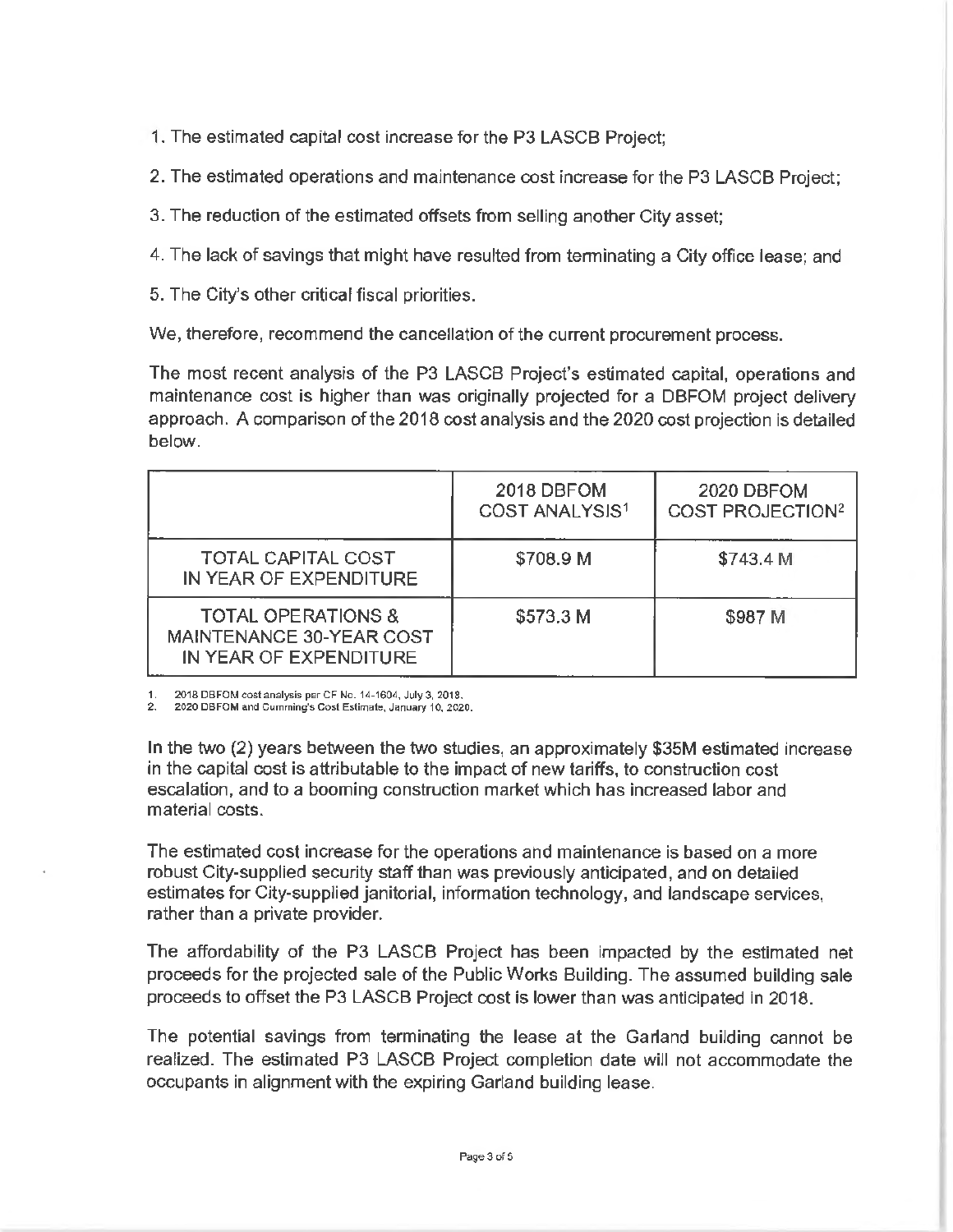## **PROCUREMENT ALTERNATIVES:**

While we recommend the cancellation of the current procurement process, we strongly support the continuation of the redevelopment of the Civic Center, including a civic office building at the Los Angeles Street site. We believe it is important, however, for the City to explore a variety of methods to achieve the City's goals for a revitalized Civic Center.

BOE will assess the following alternatives to the current procurement process. Potential procurement alternatives include:

- 1. A Request for Information ("RFI") may be issued to the development community soliciting their input for a comprehensive development within the Civic Center. This may include phased development for housing, retail and/or office uses, of which the LASCB site may be a component. An RFl may also consider a revised P3 procurement process, in conjunction with the development of a new Civic Center Master Plan to be studied pursuant to the California Environmental Quality Act ("CEQA"), that balances the incorporation of City office and civic space needs with private development of residential, recreational, retail, and/or commercial office opportunities while providing City cost off-sets.
- 2. A Design Build project utilizing the technical documents, specifications and guidelines currently prepared for the P3 LASCB Project, with the development of added design details. There will be a need to modify some of the programming details for this new project delivery method.
- 3. A Design Bid Build project, utilizing the traditional project delivery method.

The foregoing alternatives may also include a project de-scope, including a reduction of square footage, building footprint, underground development, and/or parking, as determined by the City.

#### **ADDITIONAL STEPS/CONSIDERATIONS:**

BOE is finalizing current consultant services to ensure that the LASCB technical documents currently being prepared are as complete as possible to provide the greatest flexibility for the final procurement alternative. BOE's goal will be to prepare the most transferable technical documents for the LASCB moving forward under any project delivery method.

BOE has appointments scheduled to communicate with community stakeholders to provide an update on the recommendations to the MFC and on the P3 LASCB Project status.

BOE will coordinate and inform all P3 LASCB Project consultants and the recommended short-listed teams to provide an update on the recommendations to the MFC and on the P3 LASCB Project status.